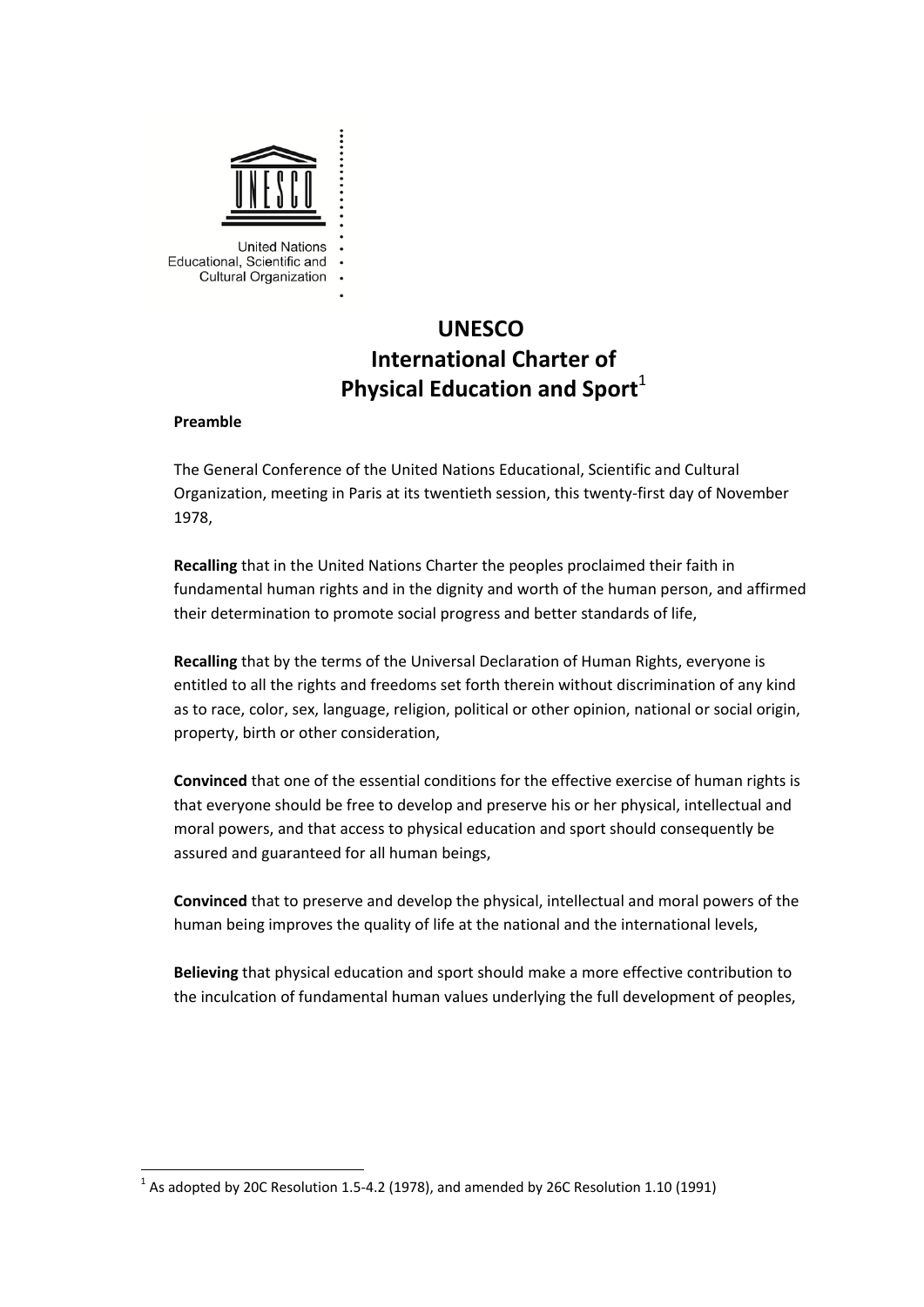**Stressing** accordingly that physical education and sport should seek to promote closer communion between peoples and between individuals, together with disinterested emulation, solidarity and fraternity, mutual respect and understanding, and full respect for the integrity and dignity of human beings,

**Considering** that responsibilities and obligations are incumbent upon the industrialized countries and the developing countries alike for reducing the disparity which continues to exist between them in respect of free and universal access to physical education and sport,

**Considering** that to integrate physical education and sport in the natural environment is to enrich them and to inspire respect of the earth's resources and a concern to conserve them and use them for the greater good of humanity as a whole,

**Taking into account** the diversity of the forms of training and education exist‐ing in the world, but noting that, notwithstanding the differences between national. sports structures, it is clearly evident that physical education and sport are not confined to physical well‐being and health but also contribute to the full and well‐balanced development of the human being,

**Taking into account, furthermore,** the enormous efforts that have to be made before the right to physical education and sport can become a reality for all human beings,

**Stressing** the, importance for peace and friendship among peoples of co-operation between the international governmental and non‐governmental organizations responsible for physical education and sport,

**Proclaims** this International Charter for the purpose of placing the development of physical education and sport at the service of human progress, promoting their development, and urging governments, competent nongovernmental organizations, educators, families and individuals themselves to be guided thereby, to disseminate it and to put it into practice.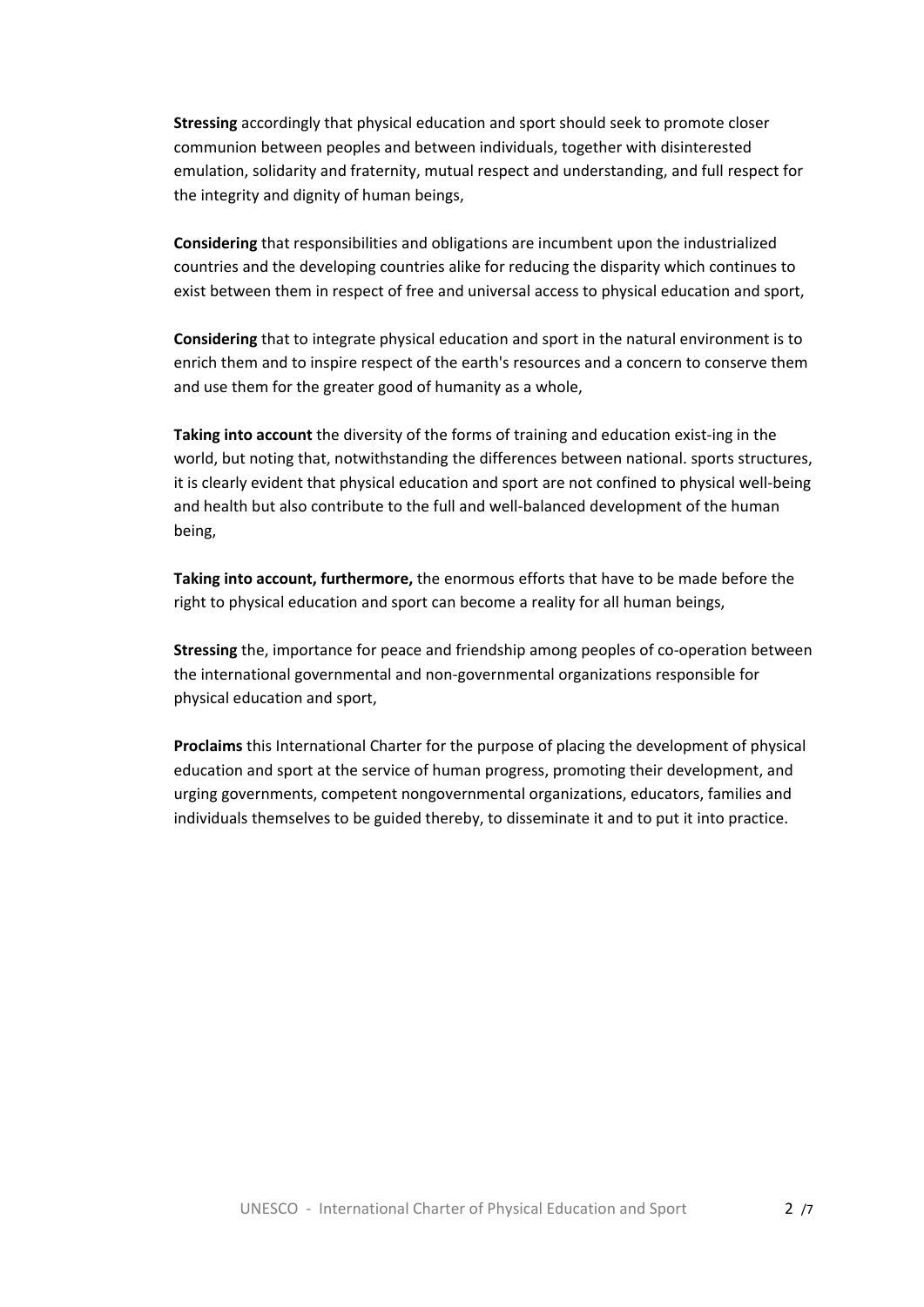## **Article 1. The practice of physical education and sport is a fundamental right for all**

1.1. Every human being has a fundamental right of access to physical education and sport, which are essential for the full development of his personality. The freedom to develop physical, intellectual and moral powers through physical education and sport must be guaranteed both within the educational system and in other aspects of social life.

1.2. Everyone must have full opportunities, in accordance with his national tradition of sport, for practicing physical education and sport, developing his physical fitness and attaining a level of achievement in sport which corresponds to his gifts.

1.3. Special, opportunities must be made available for young people, including children of pre‐school age, for the aged and for the handicapped to develop their personalities to the full through physical education and sport programmes suited to their requirements.

## **Article 2. Physical education and sport form an essential element of lifelong education in the overall education system**

2.1. Physical education and sport, as an essential dimension of education and culture, must develop the abilities, will power and self‐discipline of every human being as a fully integrated member of society. The continuity of physical activity and the practice of sports must be ensured throughout life by means of a global, lifelong and democratized education.

2.2. At the individual level, physical education and sport contribute to the maintenance and improvement of health, provide a wholesome leisure-time occupation and enable man to overcome the drawbacks of modern living. At the community level, they enrich social relations and develop fair play, which is essential not only to sport itself but also to life in society.

2.3. Every overall education system must assign the requisite place and importance to physical education and sport in order to establish a balance and strengthen links between physical activities and other components of education.

### **Article 3. Physical education and sport programmes must meet individual and social needs**

3.1. Physical education and sport programmes must be designed to suit the requirements and personal characteristics of those practicing them, as well as the institutional, cultural, socio‐economic and climatic conditions of each country. They must give priority to the requirements of disadvantaged groups in society.

3.2. In the process of education in general, physical education and sport programmes must, by virtue of both their content and their timetables, help to create habits and behavior patterns conducive to full development of the human person.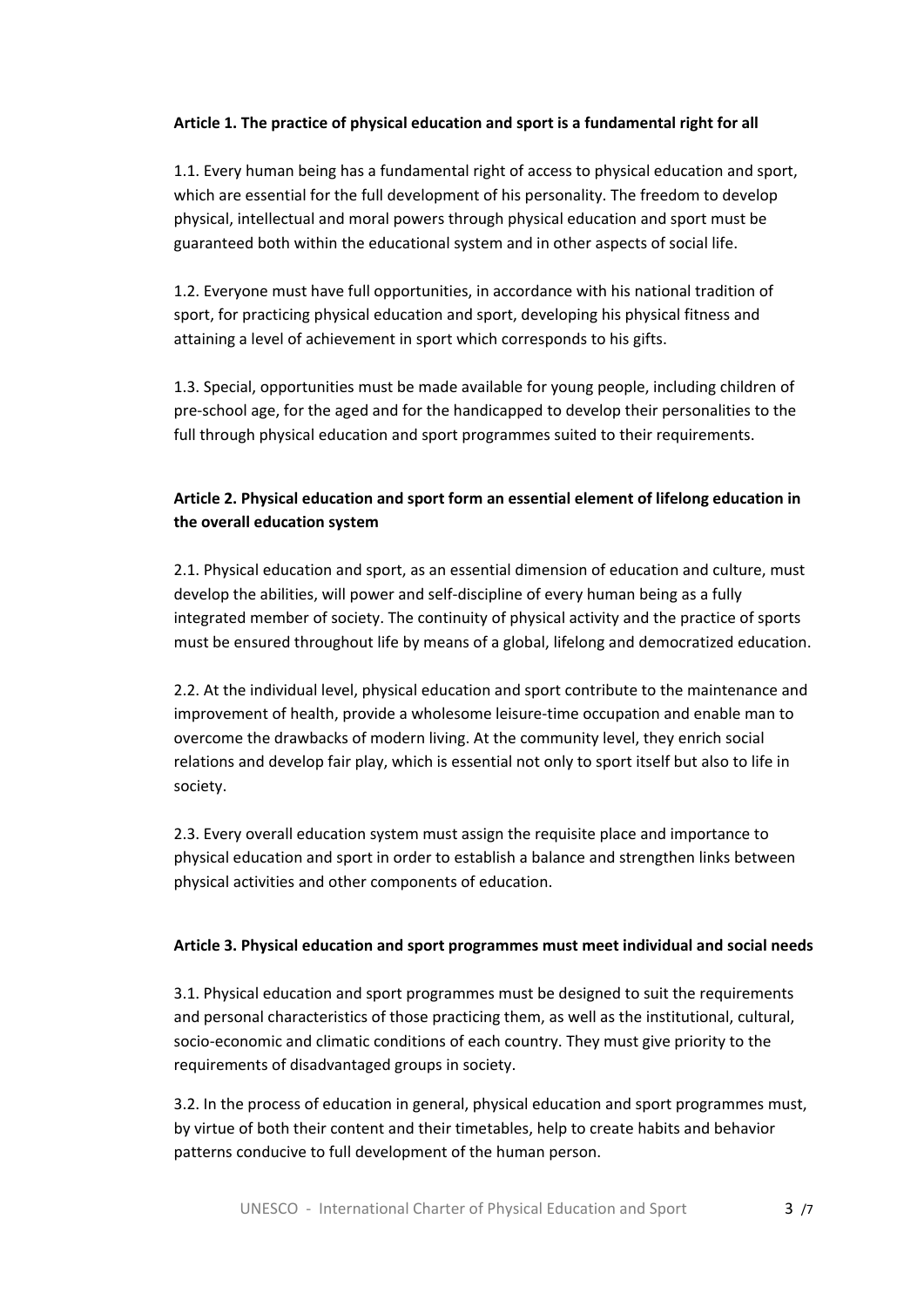3.3. Even when it has spectacular features, competitive sport must always aim, in accordance with the Olympic ideal, to serve the purpose of educational sport, of which it represents the crowning epitome. It must in no way be influenced by profit‐seeking commercial interests.

## **Article 4. Teaching, coaching and administration of physical education and sport should be performed by qualified personnel**

4.1. All personnel who assume professional responsibility for physical education and sport must have appropriate qualifications and training. They must be carefully selected in sufficient numbers and given preliminary as well as further training to ensure that they reach adequate levels of specialization.

4.2. `Voluntary personnel', given appropriate training and supervision, can make an invaluable contribution to the comprehensive development of sport and encourage the participation of the population in the practice and organization of physical and sport activities.

4.3. Appropriate structures must be established for the training of personnel for physical education and sport. Personnel who have received such training must be given a status in keeping with the duties they perform.

### **Article 5. Adequate facilities and equipment are essential to physical education and sport**

5.1. Adequate and sufficient facilities and equipment must be provided and installed to meet the needs of intensive and safe participation in both in‐school and out‐of‐school programmes concerning physical education and sport.

5.2. It is incumbent on governments, public authorities, schools and appropriate private agencies, at all levels, to join forces and plan together so as to provide and make optimum use of installations, facilities and equipment for physical education and sport.

5.3. It is essential that plans for rural and urban development include provision for longterm needs in the matter of installations, facilities and equipment for physical education and sport, taking into account the opportunities offered by the natural environment.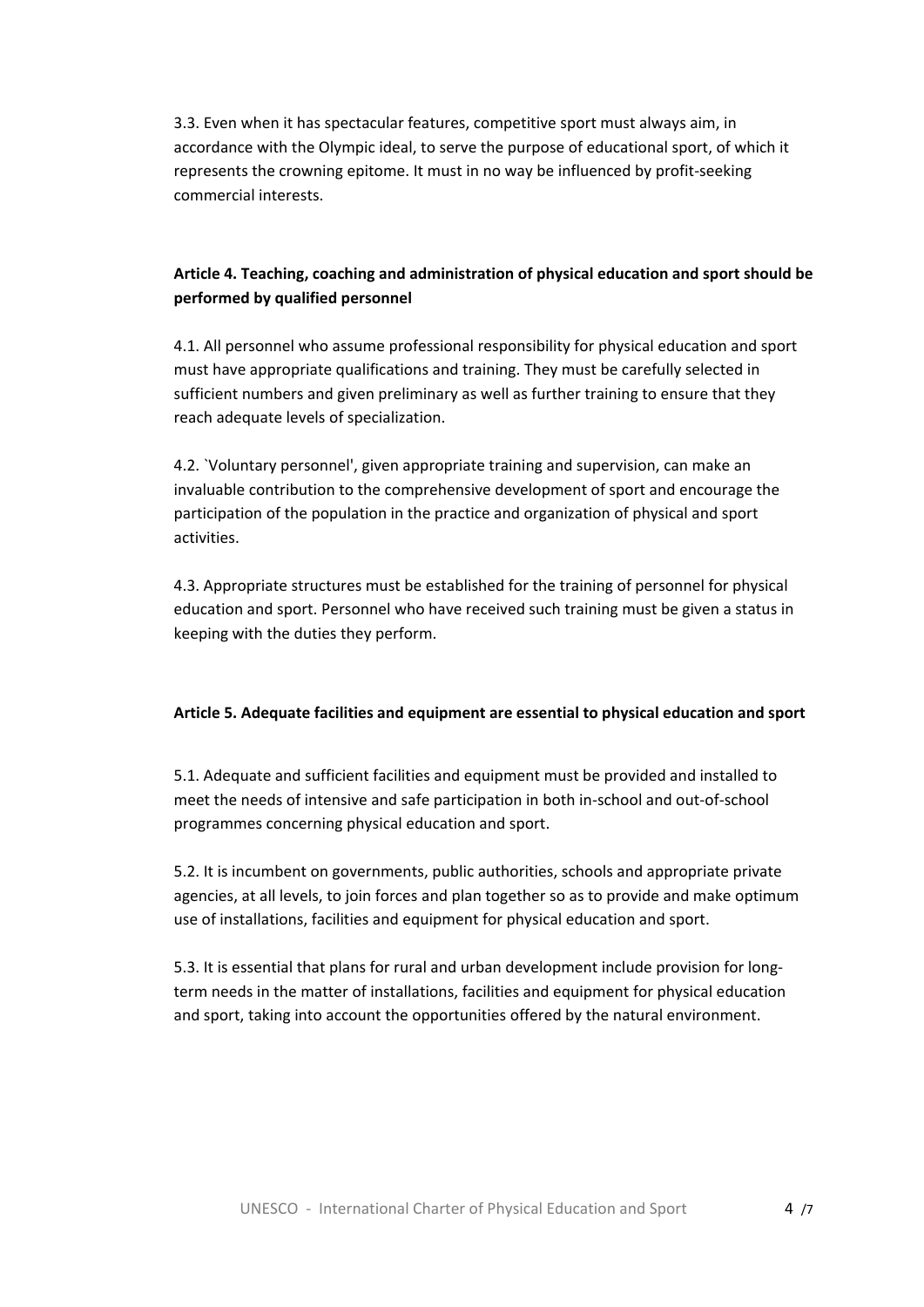## **Article 6. Research and evaluation are indispensable components of the development of physical education and sport**

6.1. Research and evaluation in physical education and sport should make for the progress of all forms of sport and help to bring about an improvement in the health and safety of participants as well as in training methods and organization and management procedures. The education system will thereby benefit from innovations calculated to develop better teaching methods and standards of performance.

6.2. Scientific research, whose social implications in this sphere should not be overlooked, must be oriented in such a way that it does not allow of improper applications to physical education and sport.

## **Article 7. Protection of the ethical and moral values of physical education and sport must be a constant concern for all**

7.1. Top‐class sport and sport practised by all must be protected against any abuse. The serious dangers with which phenomena such as violence, doping and commercial excesses threaten its moral values, image and prestige pervert its very nature and change its educative and health promoting function. The public authorities, voluntary sports associations, specialized non‐governmental organizations, the Olympic Movement, educators, parents, supporters' clubs, trainers, sports managers and the athletes themselves must combine their efforts in order to eliminate these evils. The media have a special role to play, in keeping with Article 8 in supporting and disseminating information about these efforts.

7.2. A prominent place must be assigned in curricula to educational activities based on the values of sport and the consequences of the interactions between sport, society and culture.

7.3. It is important that all sports authorities and sportsmen and women be conscious of the risks to athletes, and more especially to children, of precocious and inappropriate training and psychological pressures of every kind.

7.4. No effort must be spared to highlight the harmful affects of doping, which is both injurious to health and contrary to the sporting ethic, or to protect the physical and mental health of athletes, the virtues of fair play and competition, the integrity of the sporting community and the rights of people participating in it at any level whatsoever. It is crucial that the fight against doping should win the support of national and international authorities at various levels, and of parents, educators, the medical profession, the media, trainers, sports managers, and the athletes themselves, to ensure that they abide by the principles set out in the existing texts, and more particularly the International Olympic Charter against Doping in Sport. To that end, a harmonized and concerted policy must guide them in the preparation and application of anti‐doping measures and of the educational action to be undertaken.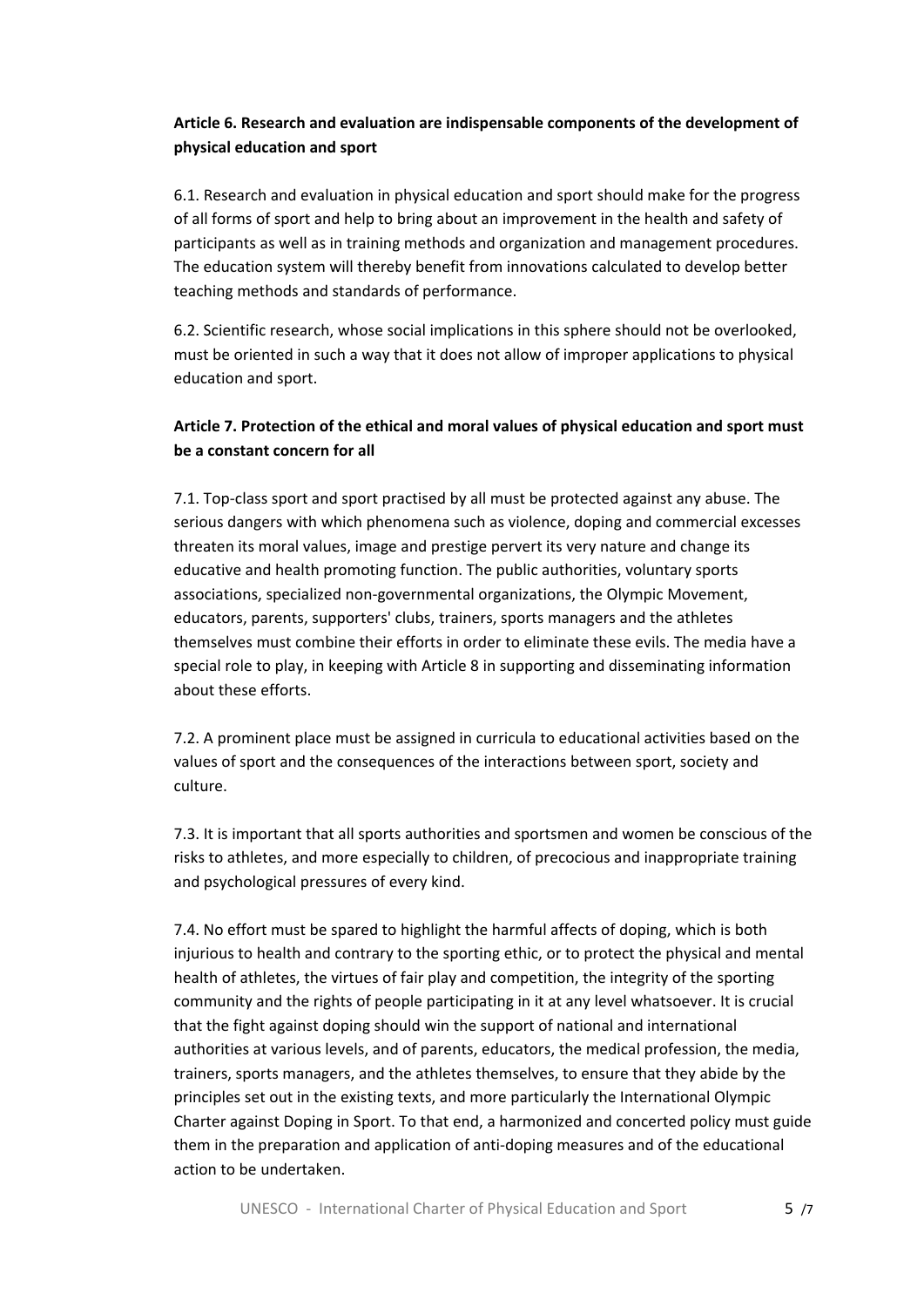### **Article 8. Information' and documentation help to promote physical education and sport**

8.1. The collection, provision and dissemination of information and documentation on physical education sport constitute a major ‐necessity. In particular, there is a need to circulate information on the results of research and evaluation studies concerning programmes, experiments and activities.

# **Article 9. The mass media should exert a positive influence on physical education and sport**

9.1 Without prejudice to the right of freedom of information, it is essential that everyone involved in the mass media be fully conscious of his responsibilities having regard to the social importance, the humanistic purpose and the moral values embodied in physical education and sport.

9.2. Relations between those involved in the mass media and specialists in physical education and sport must be close and based on mutual confidence in order to exercise a positive influence on physical education and sport and to ensure objective and well‐ founded information. Training of personnel for the media may include elements relating to physical education and sport.

### **Article 10. National institutions play a major role in physical education and sport**

10.1. It is essential that ‐public authorities at all levels and specialized non‐governmental bodies encourage those physical education and sport activities whose educational value is most-evident. Their action shall consist in enforcing legislation and regulations, providing material assistance, and adopting all other measures of encouragement, stimulation and control. The public authorities will also ensure that such fiscal measures are adopted as may encourage these activities.

10.2. It is incumbent on all institutions responsible for physical education and sport to promote a consistent, overall and decentralized plan of action in the framework of lifelong education so as to allow for continuity and coordination between \_compulsory physical activities and those practiced freely and spontaneously.